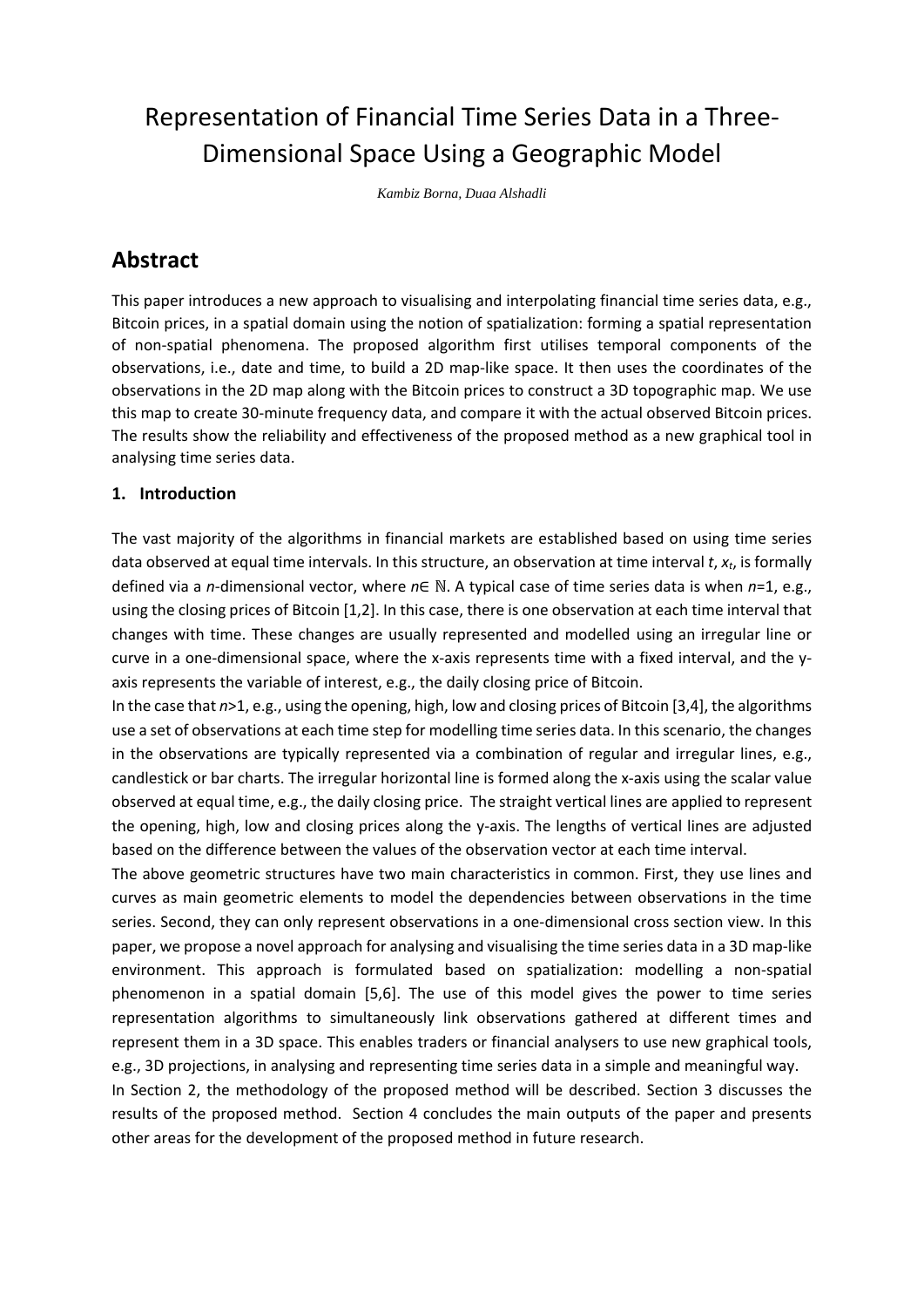#### **2. Data and methodology**

To interpolate data and assess the proposed approach, Bitcoin data from August 1, 2021, to August 13, 2021, was downloaded from<https://firstratedata.com/i/crypto/BTC> and applied. We used oneminute frequency data to identify each day's opening, high, low, and closing price and the times assigned to these prices. The proposed method is implemented in two steps: creating the 2D spatialized map and constructing the topographic map. MATLAB2022a and ArcGIS 10.5 are applied to create, analyse, and render the 2D and 3D maps in a 3D environment.

#### **2.1. Creation of the 2D spatialized map**

To transfer the temporal data of Bitcoin prices into a 2D map, we use analytic geometry, where the location of each point in a two-dimensional space is defined by an ordered pair of numbers (*x*, *y*). Let  $B = \{b_1, b_2, ..., b_t\}, t = 1, 2, ..., N$  represents a set of Bitcoin observations where  $N>1$ , and specifies the total number of observation days.  $b_t$  values include a pair of numbers  $(p_i, h_i)$ , *i* = 1, . . ., 4., where  $p_i$  is the price and  $h_i$  is the time at which this price is recorded on day  $t.$  Therefore, each dataset's price has two temporal components: event time and event day. Event times repeat themselves every 24 hours via the opening and closing prices of each day, like the day/night cycle in the real world. We use event time values, ℎ, to define a *y* value for each price in the 2D map. Event day, *t,* determines the *x*coordinates for each price in the 2D map. In the time-space, they are defined based on the notion of linear time, moving in one direction without repetition. We apply these two components(*t*, *h*) to place data samples (Bitcoin price) in a 2D map (Figure 1 (a)).



Figure 1. (a) and (b) display the events (prices) along the x-axis and y-axis, and (b) the black and brown arrows show different directions in each square to link the open price in one day to the close price in the next day. (b) creates a symmetric 2D space along the southwest to the northeast axis every 48 hours.

To convert data from a linear structure to a polygonal structure, the data points are also added to the horizontal lines at y=0 (0 minutes) and y=24 (1440 minutes) (Figure 1 (b)). This figure illustrates a 2D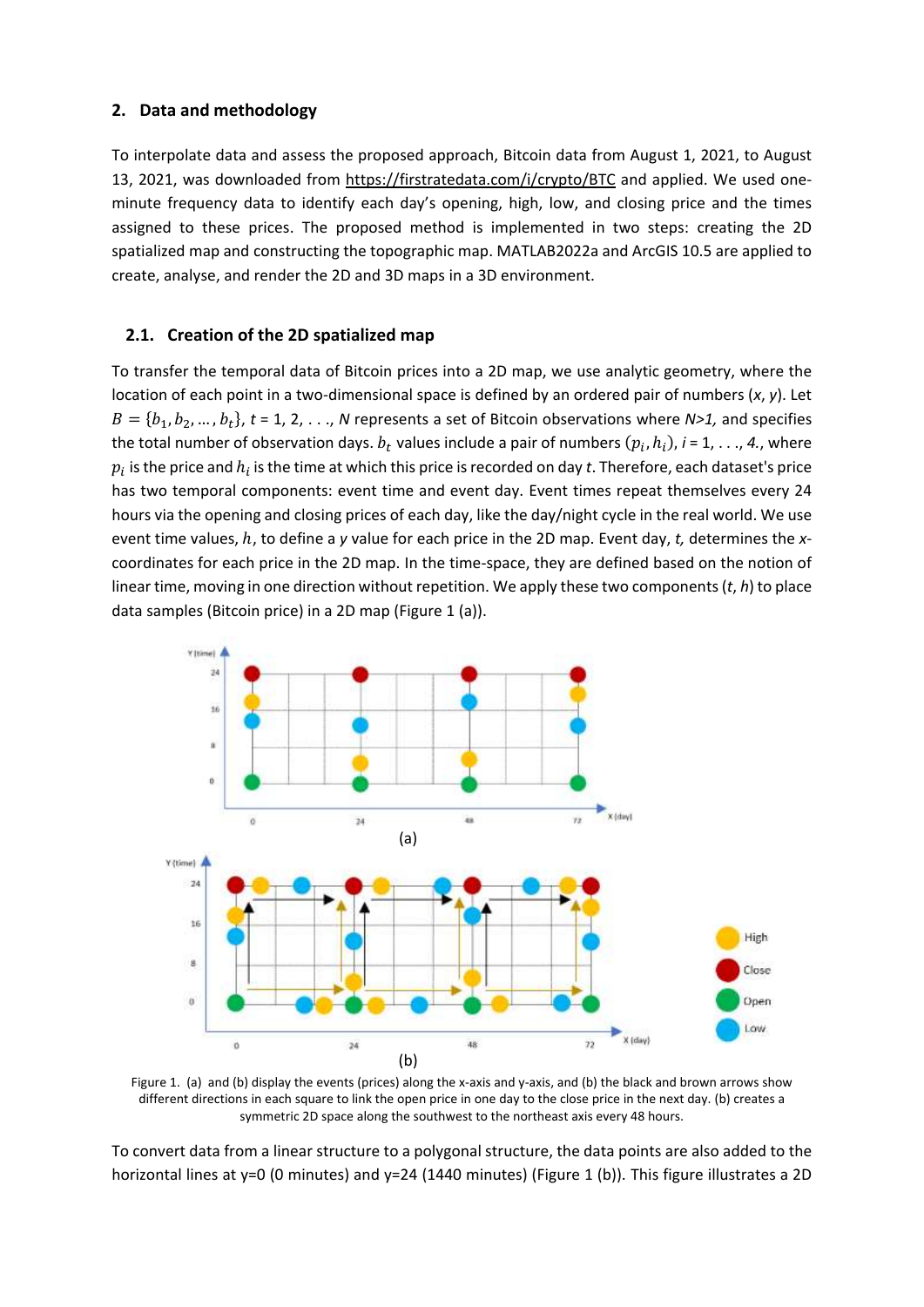coordinate system that includes a new set of observations  $F = \{f_1, f_2, ..., f_k\}, k = 1, 2, ..., S$ , where S= *4×(2N-1)* and defines the number of point features in the 2D vector map in Figure 1(b). Each point feature  $f$  has the coordinate attributes  $x$ ,  $y$  that determine the location of each point (price) on the map. As shown in Figure 1(b), there are two routes in each tile that link opening, high, low, and closing prices of each day to the prices the next day. These two routes form a square of size 24×24 every 24 hours on the x-axis, where time moves from one day to the next. The 2D map in Figure 1(b) provides a 2D planar framework that allows the prediction algorithms to use spatial tools and functions to analyse crypto data.

#### **2.2. Construction of the topographic map**

Let  $P = \{p_1, p_2, ..., p_m\}$  represent a set of *m* unknown values where *m* is specified based on the number of cells in the above 2D map. Each  $p$  has coordinates determined by  $(x, y)$ . To calculate the  $z$ value of  $p$  in the 3D map, the method uses the following equation:

$$
p(x, y) = \sum_{i=1}^{n} w_i \times f(x_i, y_i) \tag{1}
$$

where  $p(x, y)$  is the estimation at  $(x, y)$ , and *n* is the number of nearest neighbors used for interpolation.  $f(x_i, y_i)$  is the observed data from set  $F = \{f_1, f_2, ..., f_k\}$ , and  $w_i$  is the weight associated with  $f(x_i, y_i)$ . The Natural Neighbor Interpolation (NNI) algorithm is applied to calculate  $w_i$ [7]. The weights are determined via a set of irregular polygons formed based on the location of observation and unknown data in the 2D map. In this algorithm, the closest sample points to an unknown point have the highest influence on that point's value in the spatial domain. The method, in fact, indirectly applies Tobler's first law of geography *"everything is usually related to all else, but those which are near to each other are more related when compared to those that are further away"* [8]. This is similar to the rules that are generally applied in a time domain by conventional prediction algorithms to estimate an unknown price. Figure 2 shows a Bitcoin map generated using Equation 1 via an iterative process. In Figure 2, the green arrows indicate when the closing price is higher than the opening price, and the red arrows illustrate when the closing price is lower than the opening price.

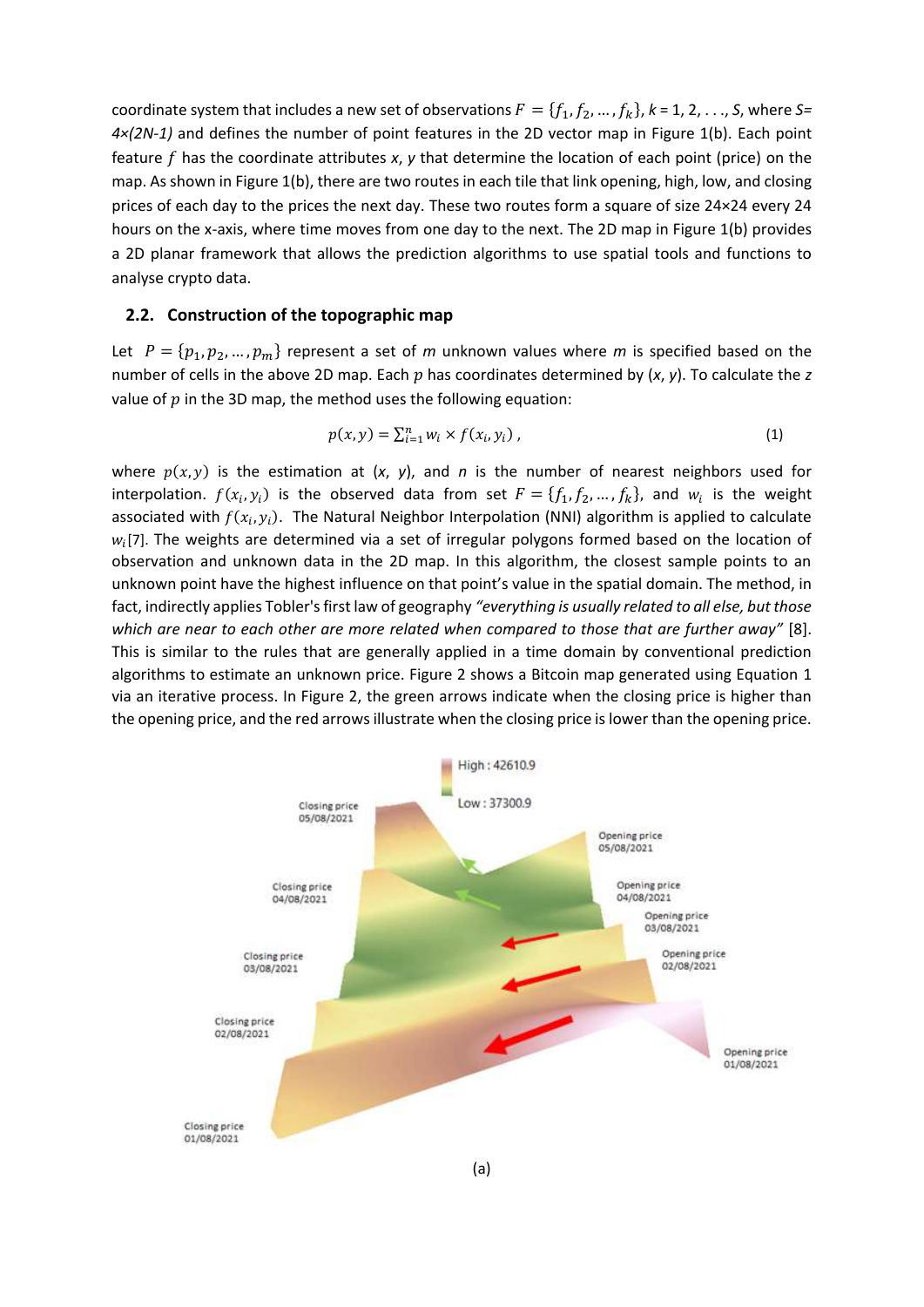

Figure 2. (a) 3D cross-section view of Bitcoin price. (b) The produced Bitcoin map using the NNI algorithm. Point features are applied to show the location of each price on the map.

We use the 3D maps to extract Bitcoin prices each day to assess the behaviour of Bitcoin prices. Figure 3 (a-d) illustrates the behaviour of bitcoin prices using the proposed method between the closing price of one day and the opening price of the next day, which have the same value. These graphs have a symmetric shape based on line x=34,  $\frac{\sqrt{(24^2+24^2)}}{2}$ . This is because sample points are repeated along the lines y=0 and y=24, as the line y=0 includes the data from one day and the line y=24 contains samples of the next day. Figure 3(b) shows that the opening and closing prices are close in day 2. In Figure 3(a), a pit exists close to the endpoint in the graph, which means that the lowest price on day 1 is similar to the closing price on day 1.

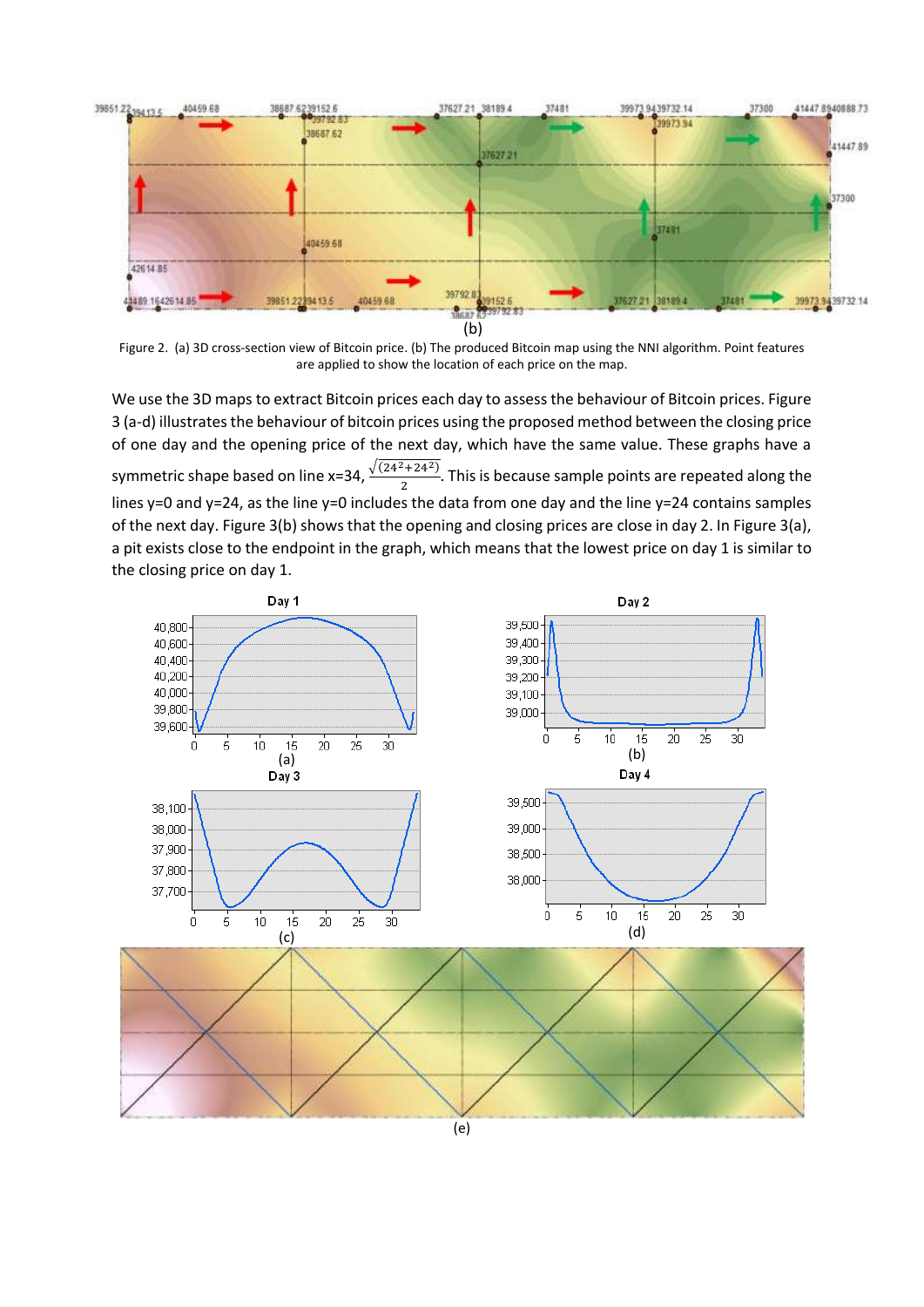

Figure 3. (a-d) profile views of the map (e) along the northwest-southeast line (blue). (f-i) profile views of the map (e) along the southwest-northeast line (black)

Profiles in Figure 3(f-i) are created using the southwest-northeast line. That means these profiles show the change in exchange price from one day to the next. They are a scaled representation of 48 hours of data between two closing prices. Figures 3(f) and 3(g), show a steep downward slope, which means the prices are falling. Figure 3(h) shows a pit close to the line x=17 and two peaks around the end points. This illustrates a transition from a red market to a green market. Figure 3(i) displays a pit around the starting point and a peak near the ending point, indicating that the prices in day 5 are higher than the prices in day 3.

#### **3. Results**

To quantitively assess the results of the proposed method, we use the 30-minute frequency Bitcoin prices, which are divided into two groups: Dataset 1 (1/8/2021-4/8/2021) and Dataset 2 (8/8/2021- 12/8/2021). The following metrics: RMSE (root mean squared error), MAPE (mean absolute percentage error), and DA (directional accuracy) are applied to assess the accuracy and dynamic behaviour of the interpolated prices via the 3D maps [2].

$$
RMSE = \sqrt{\frac{1}{n} \sum_{t=1}^{n} (y(t) - \hat{y}(t))^2}
$$
 (2)

$$
MAPE = \frac{1}{n} \sum_{t=1}^{n} \left| \frac{y(t) - \hat{y}(t)}{y(t)} \right|
$$
\n(3)

$$
DA = \frac{1}{n} \sum_{t=1}^{n} a(t) \times 100\%
$$
 (4)

Where the  $y(t)$  and  $\hat{y}(t)$  are the actual and interpolated prices at time *t*, respectively, and *n* is the number of observations. In Equation 4,  $a(t)=0$  if  $(y(t + 1) - y(t)) \times (\hat{y}(t + 1) - y(t)) < 0$ ,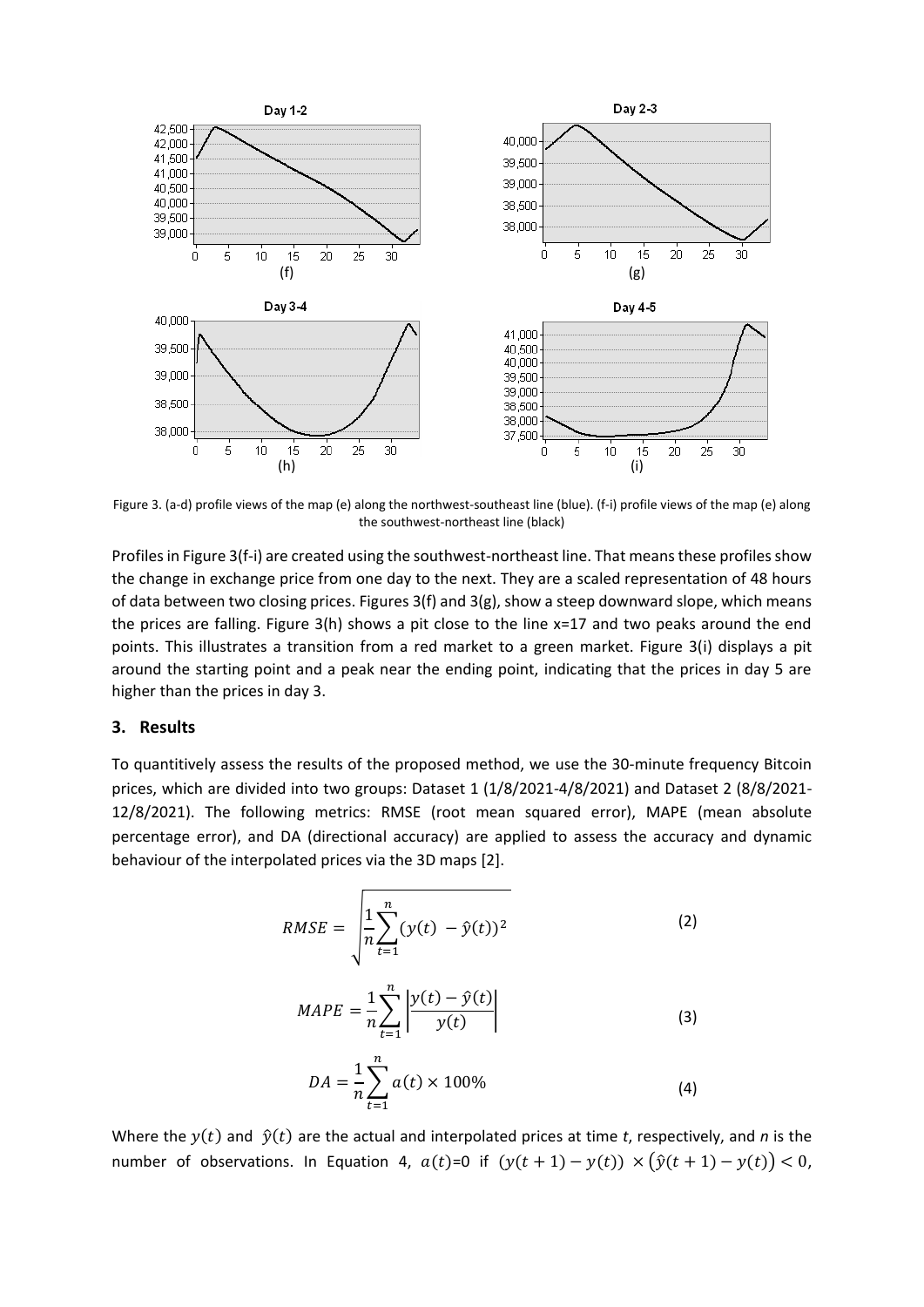otherwise  $a(t)=1$ . To transform the irregularly spaced time series prices into regularly spaced time series prices, we also use the 8th degree polynomial, and the Hermite interpolation function, which is denoted as irregular data interpolation (IRDInterpolation) in Table 1. This allows us to compare the performance of the proposed method against these two conventional methods, which are usually applied to create regular time series data from irregular time series data. We also apply the Hermite interpolation function to transform the 24-hour frequency prices into 30-minute frequency prices, denoted as regular data interpolation (RDInterpolation) in Table 1. This enables us to assess the effect of using multiple observations, namely high and low prices, in the interpolation process. Table 1 shows the results of these four methods in terms of the RMSE, MAPE and DA values. The best and worst values are highlighted in bold and underlined, respectively.

| Data      | Method                  | <b>RMSE</b> | <b>MAPE</b> | DA    |
|-----------|-------------------------|-------------|-------------|-------|
|           | Proposed method         | 484.75      | 0.91        | 56.25 |
| Dataset 1 | <b>IRDInterpolation</b> | 594.70      | 1.12        | 54.17 |
|           | Polynomial              | 724.45      | <u>1.19</u> | 55.73 |
|           | RDInterpolation         | 552.30      | 0.99        | 55.21 |
|           | Proposed method         | 429.14      | 0.75        | 58.33 |
| Dataset 2 | <b>IRDInterpolation</b> | 485.76      | 0.89        | 53.33 |
|           | Polynomial              | 658.99      | <u>1.10</u> | 58.33 |
|           | RDInterpolation         | 519.98      | 0.91        | 55.00 |

Table 1. shows the RMSE, MAPE, and DA values of the interpolation data created using four different methods: the proposed method (3D maps), IRDInterpolation, RDInterpolation, and the 8th degree polynomial function.

As shown in Table 1, the proposed method provides better results compared with the other three methods for both datasets. In Dataset 1, the proposed method improves the RMSE values by more than 18%, 33%, and 12% compared with the IRDInterpolation, Polynomial, and RDInterpolation methods, respectively. For the MAEP values, an improvement of 17%, 23%, and 8% can be seen using the proposed method compared to the other methods. The highest DA value for Dataset 1 is 56.25, which belongs to the proposed method. This indicates that the 3D maps not only improve the level of accuracy of the interpolated data but also model the dynamic behaviour of time series data better in comparison with the other methods.

The RMSE and MAPE values confirm the better performance of the IRDInterpolation and RDInterpolation algorithms compared with the polynomial method. However, the DA values in Table 1 indicate that the polynomial algorithm performs better than the interpolation function in modelling the dynamic behaviour of the interpolated time series prices. Thisis because the interpolating function must pass exactly through all the observed prices. Therefore, if there is a sudden jump or drop rise in the Bitcoin prices, the algorithm might create unwanted undulations by decreasing or increasing slopes of interpolant at the interpolation points. This can change the dynamic behaviour of the time series data. The results in Table 1 for Dataset 1 also show the better performance of the RDInterpolation method compared with the IRDInterpolation, while both methods use the same interpolation function to create the data samples. The possible reason for the better performance of RDInterpolation is that the method is formed based solely on the closing price observed with the 24 hour interval. Therefore, the low and high prices cannot affect the slopes of the interpolant. While the RDInterpolation algorithm is formed based on multiple observations. This can limit the accuracy of the interpolation function when there is a sharp rise or fall in the Bitcoin prices.

Similar to Dataset 1, the results of the proposed method show a better performance in generating the interpolated prices based on Dataset 2 compared with the other three methods. For example, the use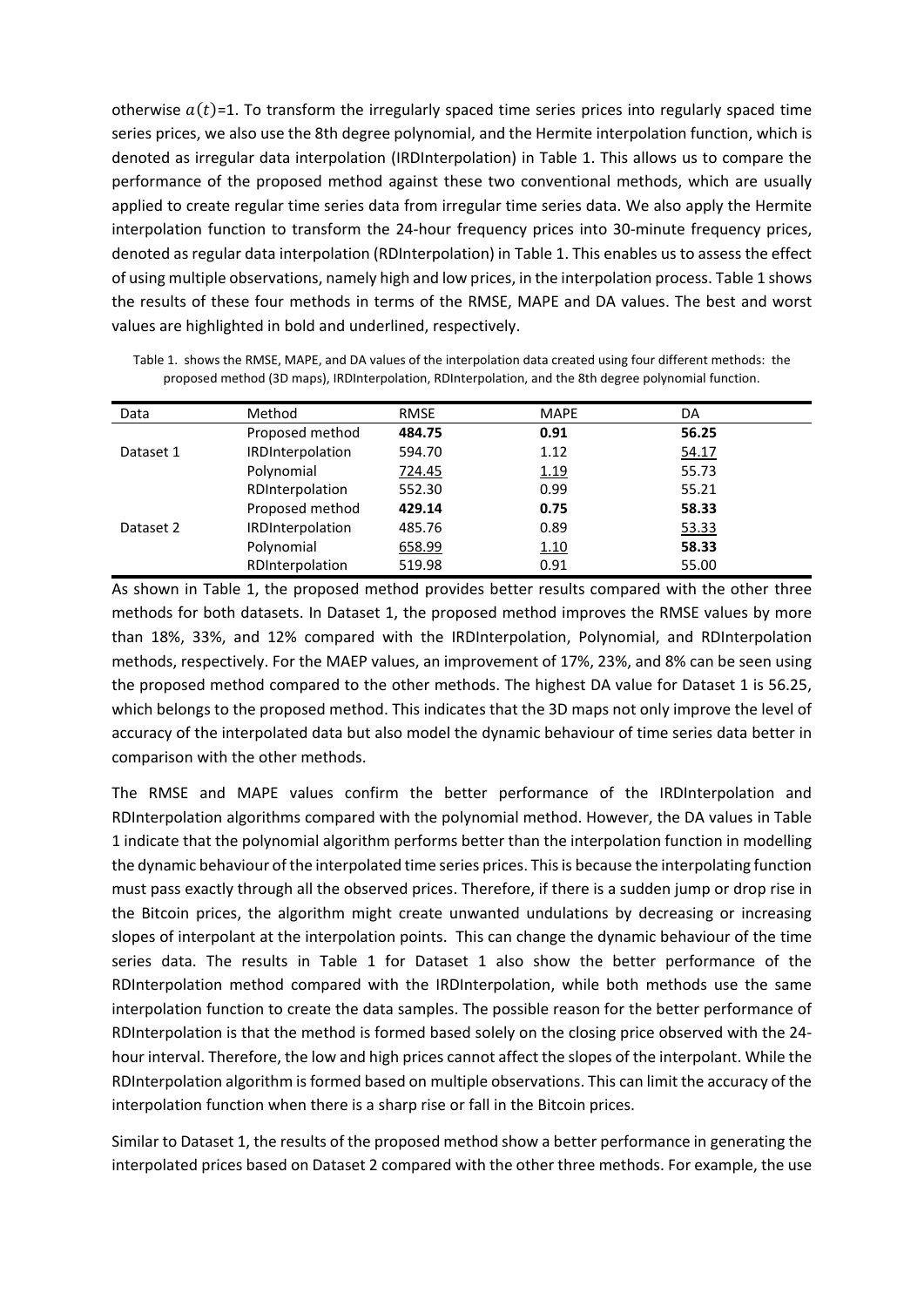of the 3D map generated data shows an improvement of more than 12% for the RMSE and MAPE values compared with the second-best RMSE and MAPE values in Table 1. For Dataset 2, the highest DR value is 58.33, which belongs to the polynomial and the proposed algorithm. However, the RMSE and MAPE values show that the polynomial function performs poorly compared to the proposed method. The poor results of the polynomial function can be due to the fact the function is formed by fitting a mathematical model to the prices. Therefore, it is not necessary for the function to pass precisely through the observed prices. This can reduce the model's accuracy, especially when the volatility of the Bitcoin prices is high. For both datasets, a comparison between the results of the 3D maps and RDInterpolation confirms that the use of the closing, low and high prices to interpolate the time series data can significantly improve the accuracy of the interpolated data. Figure 4 shows the time series data and its corresponding trend components for Dataset 1 and Dataset 2, which are drawn using the actual data and the interpolated data.

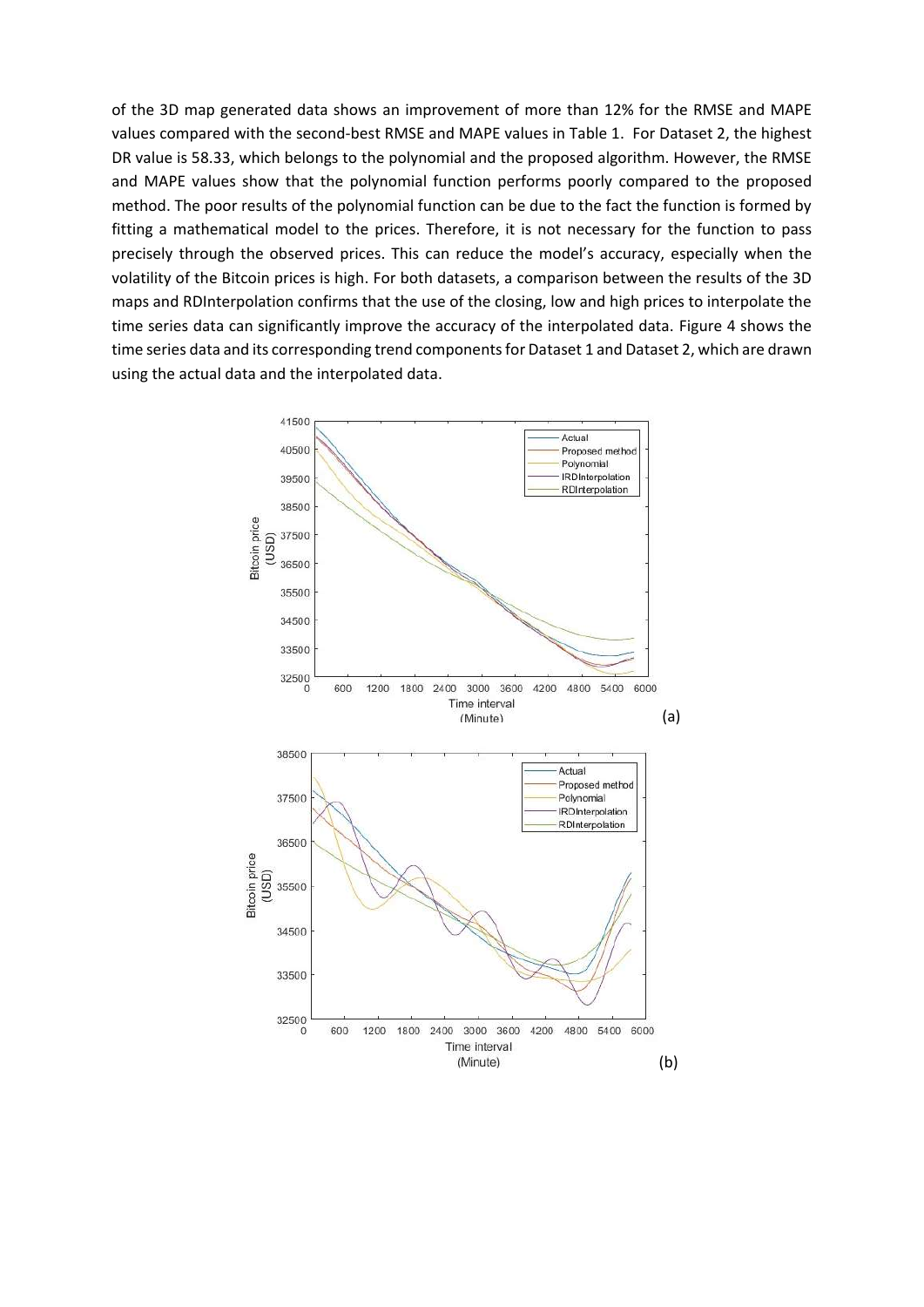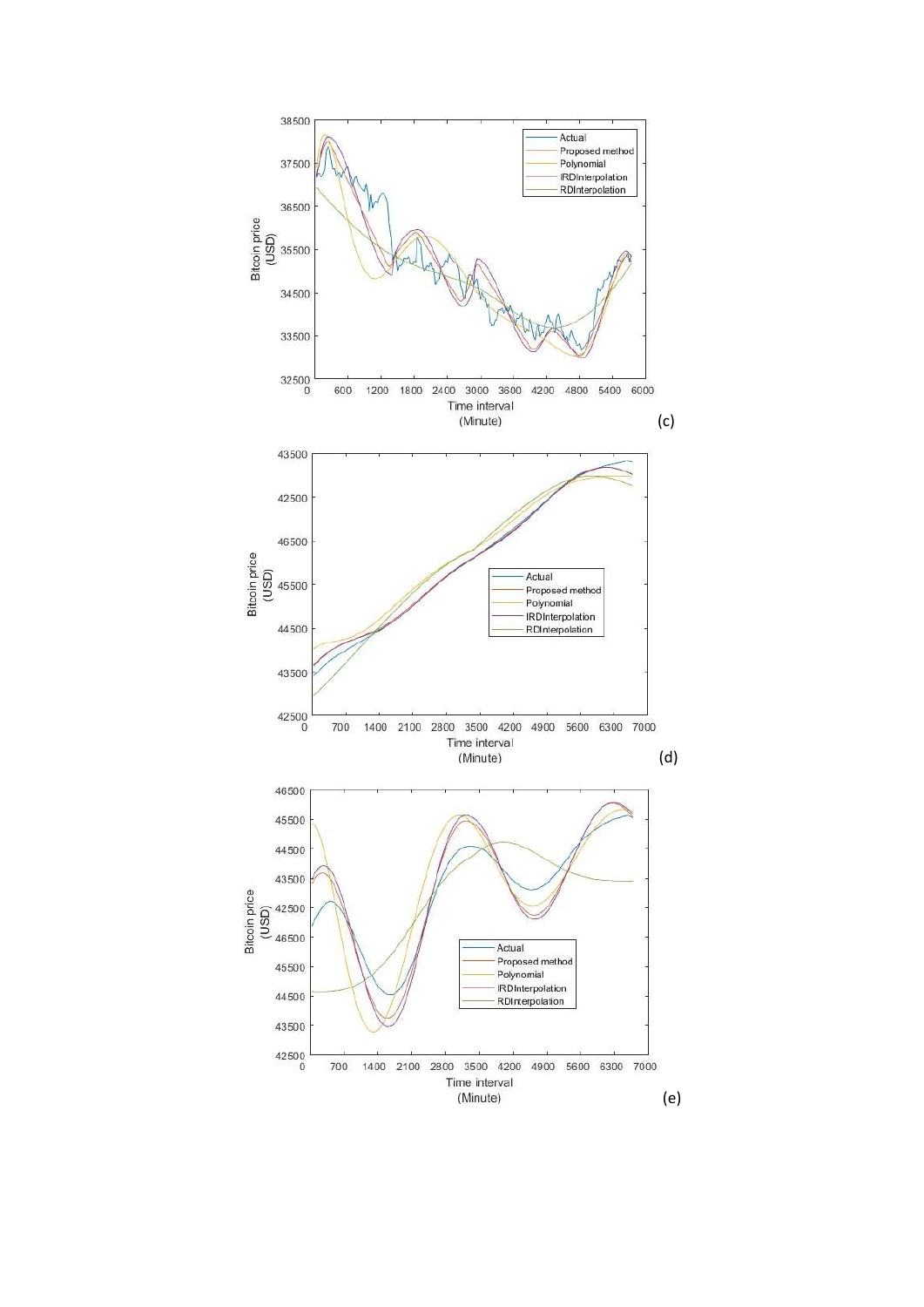

Figure 4. (a), (b), and (c) illustrate the trend component of the time series data, the combination of seasonal and trend component of the time series data, the time series data, respectively, for Dataset 1 using the actual data (blue), the proposed method (red), the polynomial function (yellow), the IRDInterpolation method (purple), and the RDInterpolation method (green). (d), (e), and (f) display the trend, combined seasonal and trend, and time-series data for Dataset 2 and using different methods, according to the colour code shown in Figure 4, respectively.

Figure 4(a) illustrates that the geometric behaviour of the trend created by IRDInterpolation highly coincides with the trend generated using the 3D maps. This is because, in both methods, the model is formed by passing through the observed prices. Figure 4(a) also displays that there is a gap between the trend created by the RDInterpolation and IRDInterpolation method from time 0 to time 1800, where there is a sharp drop in the Bitcoin price, while both methods use the same interpolation function. This can be explained by the fact that the RDInterpolation method uses more information to interpolate the data. The graphs in Figure 4 (b) are formed by adding the seasonal component to the trend of the time series data. It can be seen that the proposed method shows better performance than the other methods. A comparison between graphs in Figure 4(c) and Figure 4(b) also confirms the better performance of the 3D map in estimating the stochastic component of the time series data compared with the other methods.

In contrast to Dataset 1 that there is a downward trend, Figure 4(d) shows an upward trend for the Bitcoin prices based on Dataset 2. Similar to the graphs in the first dataset, the trend of the proposed method is the closest trend to the actual data trend. This indicates the ability of the 3D maps to accurately interpolate prices under different circumstances. Figure 4(e) displays that the graphs of the 3D maps and the IRDInterpolation are similar. However, Figure 4(f) shows the created graph by the proposed method is closer to the actual data than the graph generated by the IRDInterpolation method. This means that the 3D map estimates the stochastic component of the time series data better than the IRDInterpolation method. The results in Table 1 and Figure 4 confirm the high capability of the proposed model to analyse time series data and also interpolate time series data without setting any polynomial functions, which are usually applied by the conventional interpolation methods.

#### **4. Conclusions and future works**

This paper proposed a novel approach for visualizing and analyzing financial time series data in a threedimensional space using spatialization. The method used the temporal elements of Bitcoin prices first